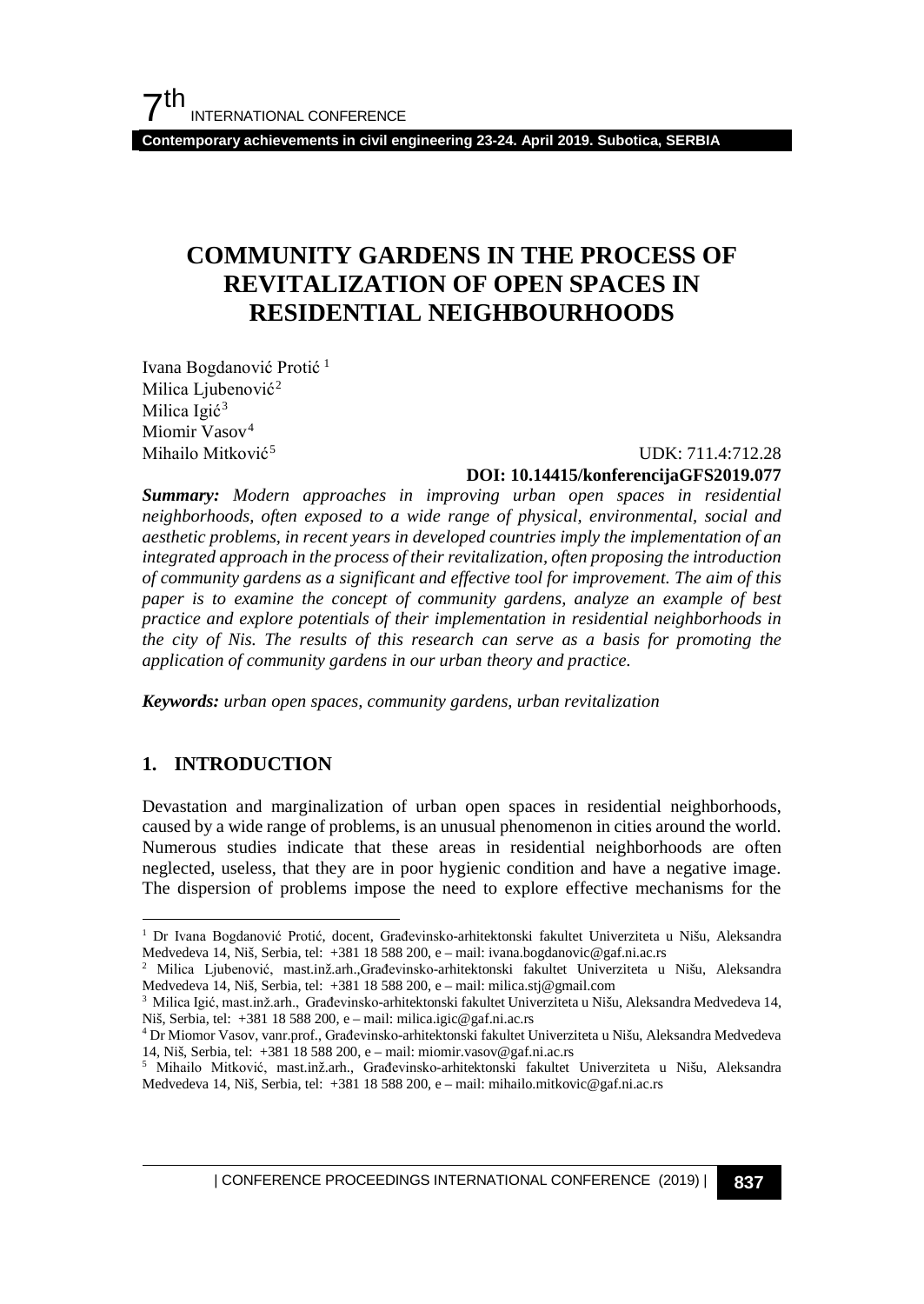# $\overline{\phantom{a}}$ . МЕЂУНАРОДНА КОНФЕРЕНЦИЈА

### **Савремена достигнућа у грађевинарству 23-24. април 2019. Суботица, СРБИЈА**

revitalization of urban open spaces in order to ensure the protection of their existing values and provide new opportunities in accordance with contemporary trends in the design of urban open spaces and new living styles of tenants in order to ensure a higher level of quality of life. In this context, collective gardening-community gardens, which are the subject of research of this paper, are intensively applied as an effective modality of revitalization of urban open spaces. Urban gardens have a long and successful tradition, being reinvented in recent years as an important urban element, providing educational and financial as well as recreational and social benefits.

Unlike the developed countries with long-standing practice of revitalizing urban open spaces, in Niš, as in many post-socialist cities, devastation, neglect and progressive decline in the quality of urban open spaces is evident, which can be seen through a wide range of physical, environmental, social and aesthetic problems. In urban planning practice in Niš, in addition to partial interventions, the improvement of urban open spaces has been neglected, and the concept of rentals is not present. The aim of this paper is to examine the concept of community gardens and point out the possibilities of their implementation in a residential neighbourhood in Niš. Therefore, the experience of the best practice example is presented. The results of this research can serve as a basis for promoting the use of community gardens in our urban theory and practice, as a legitimate instrument of urban revitalization.

### **2. COMMUNITY GARDENS: CHALLENGES, BENEFITS, INFLUENCE ON QUALITY OF LIFE AND BEST PRACTICE EXAMPLE**

Community gardens are one of the forms of collective gardening. According to Castell [3], collective gardening is a form of joint activities in which tenants of the residential buildings volunteer to participate in the design, improvement and management of urban open spaces. Also community gardens are collectively organized and self-managed gardens where tenants can solve their existential issues, where the potentials for growing and access to healthy food (fruit and vegetable) are emphasized. Furthermore, socially vulnerable and poor tenants, can be emplied on community gardens gardens and therefore gain financial benefit (this can partly solve the problem of unemployment). Community gardens have a particularly significant effect on health. They can: increase physical activity through garden maintenance activities, reduce risk of obesity and obesity-related diseases and can improve mental health and promote relaxation [1]. The implementation of gardens allow renaturalisation, approximation of the elements of nature to tenants, revitalization of formerly unhygienic spaces, and, in contrast, improvement of microclimate, reduction of air pollution and creation of recreation space. Collective gardening can encourage inclusion of young people or socially excluded tenants, which improves the community spirit. In particular, the importance of community gardens for the development of good neighborly relations should be emphasized, thanks to the unfolding of informal social contacts, where the alienated neighbors can get to know each other and get closer. Encouraging the participation of tenants in joint activities in community gardens and the interests of preserving the space on which they are positively reflects on strengthening territoriality and tenure of tenants in the housing environment [2]. Abandoned open spaces that were once anonymous, marginalized, unsupported and,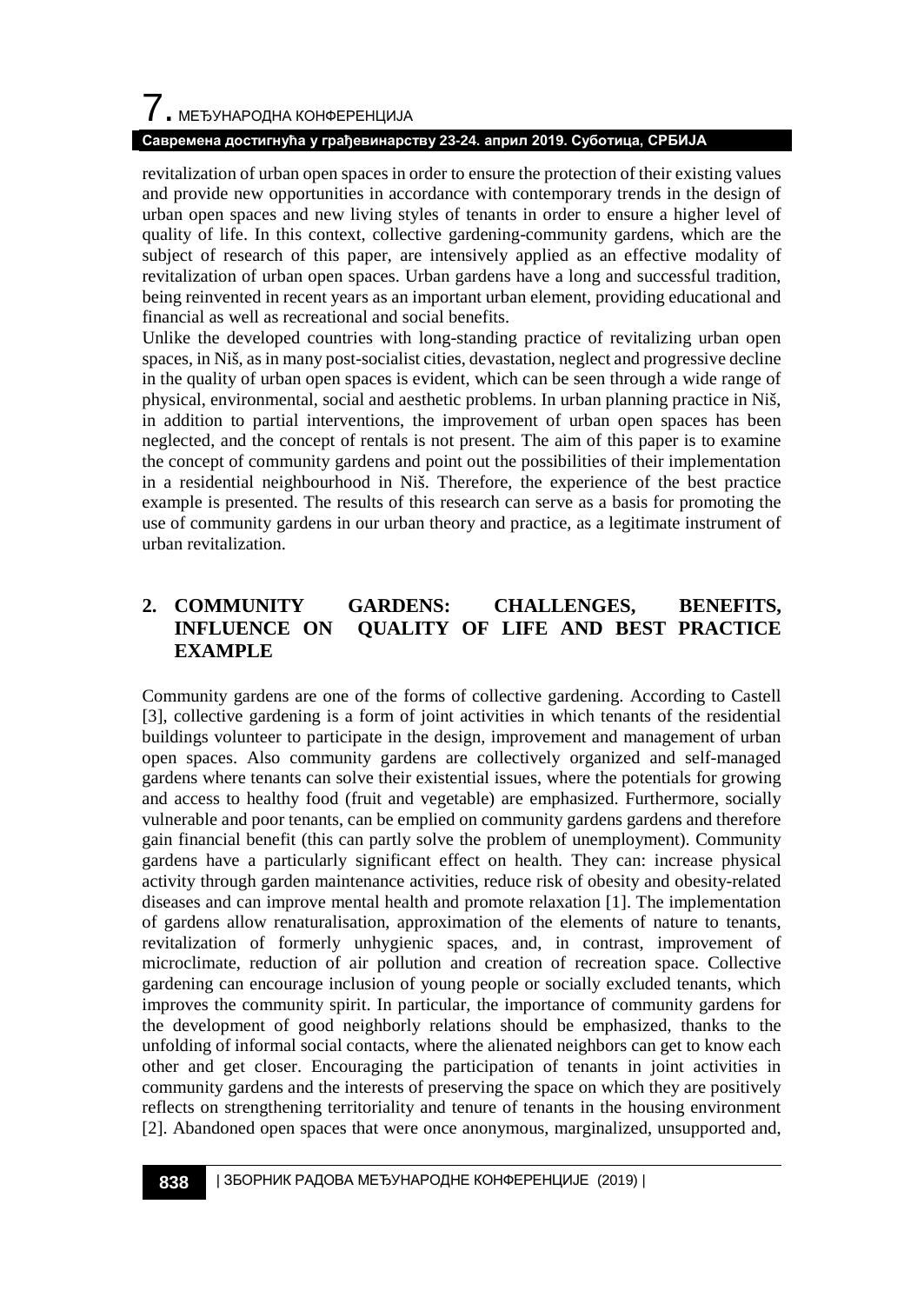### $7<sup>th</sup>$ INTERNATIONAL CONFERENCE

### **Contemporary achievements in civil engineering 23-24. April 2019. Subotica, SERBIA**

consequently, on which an antisocial and criminal activities was often carried out and criminal activities, after transformation into residential gardens, become atractive urban open spaces and reduce negative behavior. Empty, abandoned, unsupported urban open spaces are due to long-term neglect and inefficient management and maintenance systems. In the case of community gardens, the responsibility for maintenance and management is in the hands of tenants. In this way it is possible to hire tenants, whilch at the same time saving funds for maintenance. Finally, the introduction of community gardens contributes to the strengthening of the housing community, which is recognized through: mobilizing resources from the housing community, developing cooperation and trust among neighbors, fostering self-determination, developing new skills and contacting various external actors.

### **2.1Residential neighborhood Poptahof, Delft, Netherland**

Residential neighborhood Poptahof was built during the 1960s. It represents one of the first residential complexes outside the historic center of Delft and is conceived as a form of modern housing for members of the working and middle class. The main problem in this neighborhood was the low level of regulation and anonymity of urban open spaces, which affected the sense of insecurity among tenants, the lack of sense of community, affiliation and territoriality. For the purpose of improvement, a Masterplan of revitalization was developed and the objectives were[4]: improvement of the monotonous housing complex (which was very low on the housing market), improvement of security and distorted space attractiveness, reorganization and construction of new urban open spaces, and as part of the integrated reconstruction of the neighborhood (Figure 1).



Figure 1: Master plan of revitalization Figure 2: Community gardens <br>
Source: Tiessens et al. [4] Source: https://www.urbangreenbluegrids.com [



Source:https://www.urbangreenbluegrids.com [6]

The idea was to revitalize the park in order to encourage modernization and creation of a positive perception of the whole residential complex, as well as to contribute to attracting additional investments of various interest groups in order to invest in mixed contents within the complex [5]. Poptapark is centrally located and completed in 2008 in a place where it was previously a high-green river; the following facilities are planned for various activities: children's play area, lawns, green hills (used for sunbathing, sledding, festival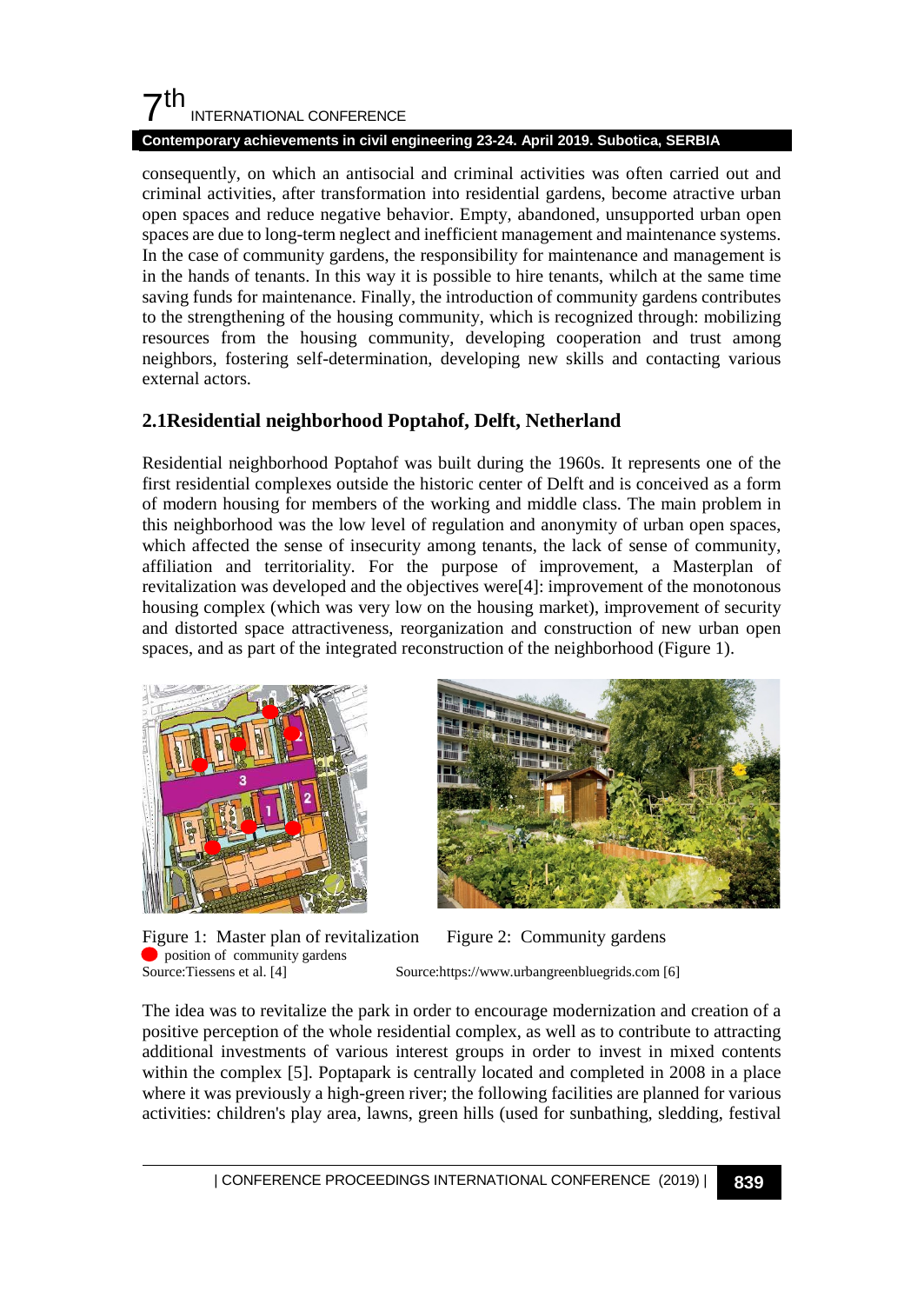# 7. МЕЂУНАРОДНА КОНФЕРЕНЦИЈА

### **Савремена достигнућа у грађевинарству 23-24. април 2019. Суботица, СРБИЈА**

and other events); a bicycle path and walk that passes through the park and connects it to the main street and the shopping area; the place where the occupants deal with collective gardening (Figure 2,3), which contributes to the strengthening of the spirit community and territoriality.



Figure 3: Community gardens Source:Tiessens et al. [4]

Community gardens in Poptahof are conceived and is run by a group of residents with the support of the Woonbron social housing corporation and the Poptahof Project [6]. It is especially interesting the creation of childrens' garden (Figure 4*).*



Figure 4: Children's garden Source:https://www.urbangreenbluegrids.com [6]

After the implementation of the revitalization project, it was found that one of the key points of the success of the improvement of formerly abandoned open spaces is the introduction of community gardens. It was confirmed that the introduced activities of collective gardening contributed to encouraging greater responsibility of tenants for the housing environment. Collective gardening has also contributed to the creation of a positive tenant attitude towards other cultures and lifestyles and the strengthening of good neighborly relations and mutual tolerance. There is a particularly significant effect of variability in the arrangement - cultivation of different types of healthy food and vegetation, besides health significance, also created colorful spaces that contribute to the visual-aesthetic component of open spaces (with other types of interventions in this sense). Finally, collective gardening has contributed to the strengthening of the tenant's belonging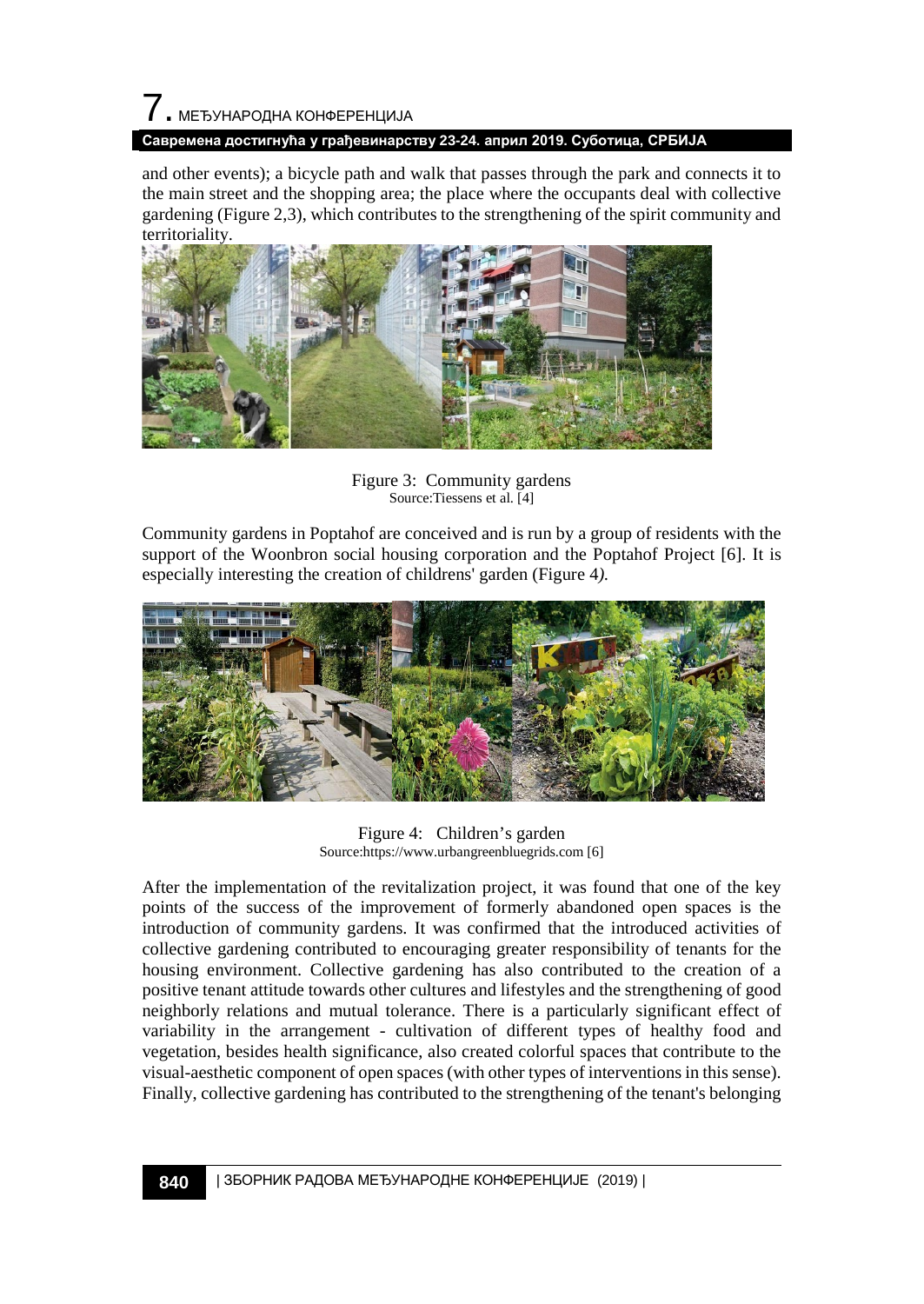

**Contemporary achievements in civil engineering 23-24. April 2019. Subotica, SERBIA**

to the residential environment (they feel proud of their gardens) and to the reduction of crime and vandalism.

### **3. EXAMINATION OF THE POSSIBILITY OF IMPLEMENTATION OF COMMUNITY GARDENS IN RESIDENTIAL NEIGHBORHOOD DURLAN, NIS, SERBIA**

Residential neighborhood Durlan in Nis is a typical example of housing construction in the era of socialism. Residential buildings were built during the 1980s, and at the beginning of the 21st century, most of them were upgraded. This is a typical example of the degradation of open spaces, which began in the era of socialism (Figure 5).



Figure 5: Urban open spaces in Durlan residential neighbourhood, City of Nis (1-16) Source: Autor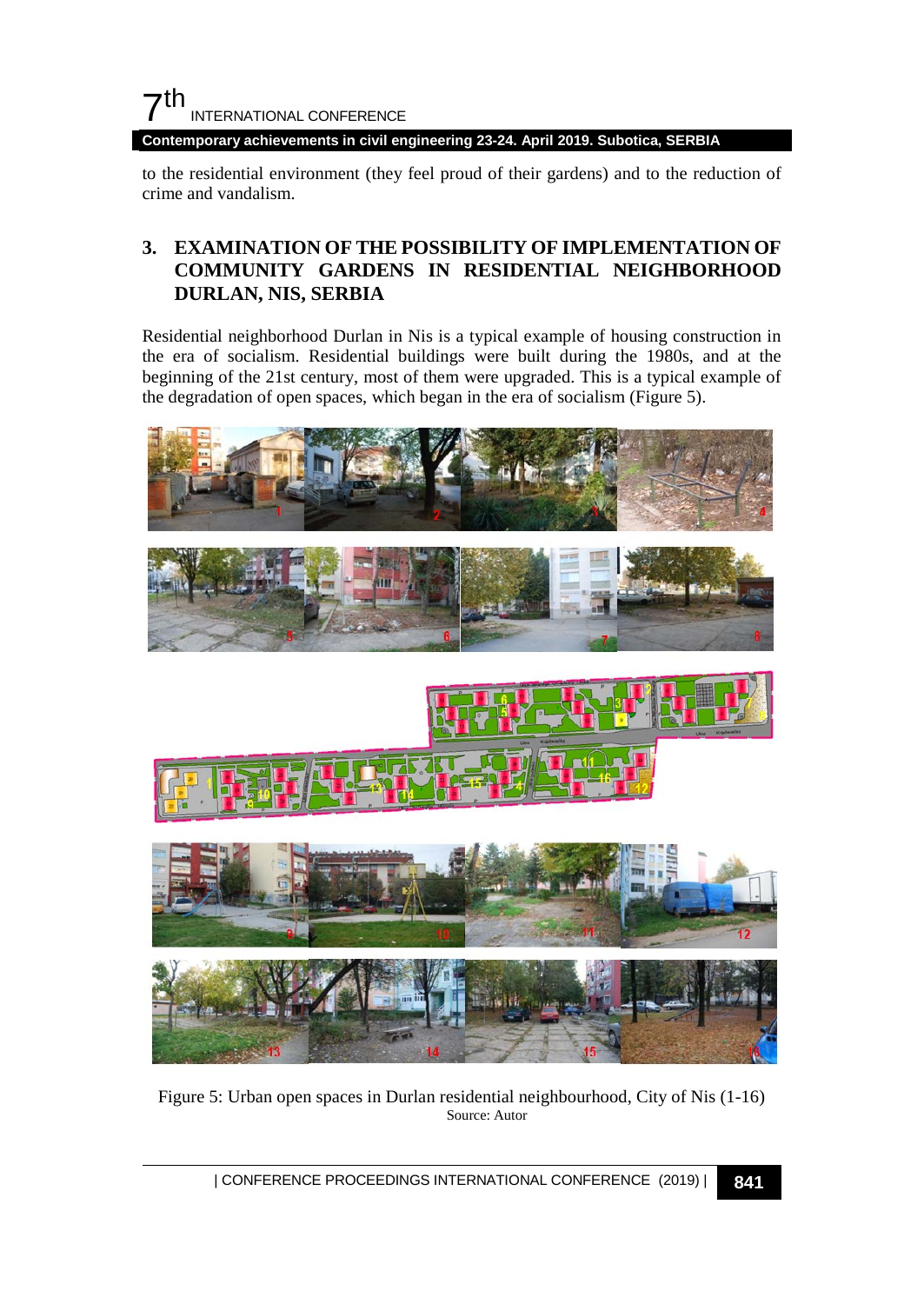# $\overline{\phantom{a}}$ . МЕЂУНАРОДНА КОНФЕРЕНЦИЈА

### **Савремена достигнућа у грађевинарству 23-24. април 2019. Суботица, СРБИЈА**

The negative consequences of the treatment of open spaces in the era of socialism, as well as the aforementioned urban changes and housing policies after 1990 in Niš are multiple, both on the living values of open spaces and on the quality of life of tenants. Urban open spaces in Nis in general suffer from the lack of continuous investment in maintenance and management, and long-term replacement contributed to their degradation, disturbing functional and human values, spatial integrity and tenants quality of life. Apart from the aforementioned socio-political and urban changes, the reasons for the devastation lie in the unresolved property-legal relations, the undefined property status of construction land, the vague treatment in the legislation and the absence of standards and norms for regulation. The reason is permanent savings and inadequate allocation of funds from state budgets and directing to state-owned maintenance companies. As part of the current problem, it is also important to mention the absence of the responsibility of tenants to care for the common property to maintain open spaces.

Open spaces in this residential neighborhood are high-level degradation representatives in every respect: utilitarian, ecological, social, aesthetic. They are organized in front of the entrance to the building and between the lamellas, and there are also central meeting areas at the block level. However, obsolescence and devastation, as well as the lack of urban equipment and content for the activity of different categories of tenants, vandalism, low level of hygiene maintenance, lack of green space, contribute to the lost purpose of these areas, monotony and low level of quality of life of tenants. Greenery is present in various forms, but vegetation is neglected. There are also many free unused surfaces that are also in poor condition. In some places on the site there are marked parking spaces. However, due to the large disproportion between the number of parking spaces and the number of cars, as well as the "housing indecency", there are many cases of parking on green surfaces, in playgrounds, assembly areas, paths (Figure 5).

Considering the great diversity of problems and the very high degree of deprivation of open spaces, it is necessary to apply various measures of improvement from the domain of spatial-functional organization and urban design, to the improvement of environmental quality and social components of the quality of space. The basics of improvement are remodeling and reconstruction of the existing spaces. In particular, the importance of preventing further delay of the revitalization of open spaces and the establishment of an adequate system of management and maintenance in order to prevent even more intensive deprivation of these areas and disturbing the quality of life of tenants should be emphasized.

Despite these negative processes, the impression is that using modern approaches-the introduction of community gardens can significantly influence the improvement of the current state of open spaces. The large share of green areas and empty, unused areas in this area represents a huge potential for creating community gardens. The spatial organization of housing blocks is also beneficial both for the use of smaller and larger tenants. Smaller gardens could be located next to residential buildings, users would be tenants of these buildings and primarily intended for horticulture. The larger gardens can be located in the central parts of the block, where more tenants from the entire residential block could be hired. It could also be possible to employ unemployed tenants as managers of larger gardens. In accordance with the purpose of this research, this area has been identified and proposed for potential sites for the implementation of occupancy gardens (Figure 6).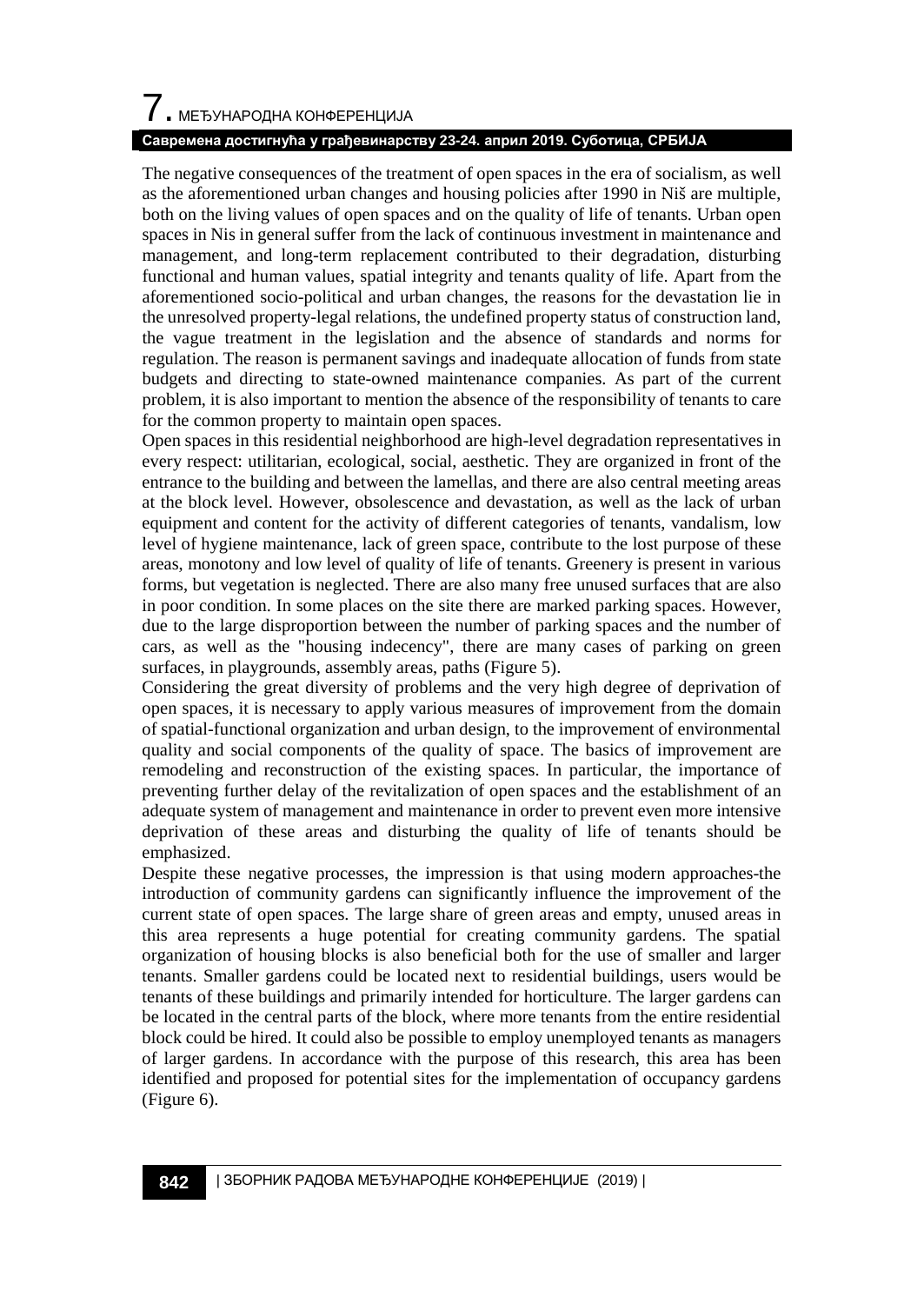**Contemporary achievements in civil engineering 23-24. April 2019. Subotica, SERBIA**



Figure 6: Potential locales for the implementation of community gardens in Durlan residential neighbourhood, City of Nis Source: Autor

### **4. PRECONDITIONS FOR IMPLEMENTATION OF COMMUNITY GARDENS IN DURLAN RESIDENTIAL NEIGHBOURHOOD, CITY OF NIS-FINAL CONLUSION**

It can be concluded that community gardens are a very actual instrument for open spaces improvement and residential neighborhoods. The analyzed example of good practice confirms that the implementation of community gardens can significantly improve open spaces, contribute to the creation of visually comfortable spaces, which result in more favourable environmental impacts as well in residents quality of life improvement. The project for the introduction of community gardens in the neighborhood Poptahof demontrates that open spaces can be arranged in housing estates to enable the direct solution of the existential problems of tenants and can be aesthetically integrated in the neighborhood landscape. Created community gardens do not only promote empty and abandoned spaces, but serve as healthy components in dirty, noisy and hard artificial environments, and their favorable air quality and micro-climate characteristics of the neighborhood are also significant.

The paper points to the possibility of implementation of community gardens as an instrument for improving the abandoned empty spaces in the residential neighborhood of Durlan in Nis. In order to make this concept useful, it is necessary to conduct a studious promotion of the concept of community gardens in planning practice and regulations of the city of Nis. Then, it is important to transfer ownership of open spaces by local authorities to tenant associations and volunteer organizations in the function of creating collective gardens. Furthermore, the transfer of parts of common free areas to tenants is required to use and promote the implementation of collective gardens for growing food, vegetation, as well as establishing a system of "self-management" and "self maintenance" - giving tenants the responsibilities of maintenance and management.

**Acknowledgement:** The paper is a part of the research done within the project of the Ministry of Science and Technology of Serbia ''Optimizacija arhitektonskog i urbanističkog planiranja i projektovanja u funkciji održivog razvoja Srbije'', (36042), project Manager prof. dr Nadja Kurtović-Folić